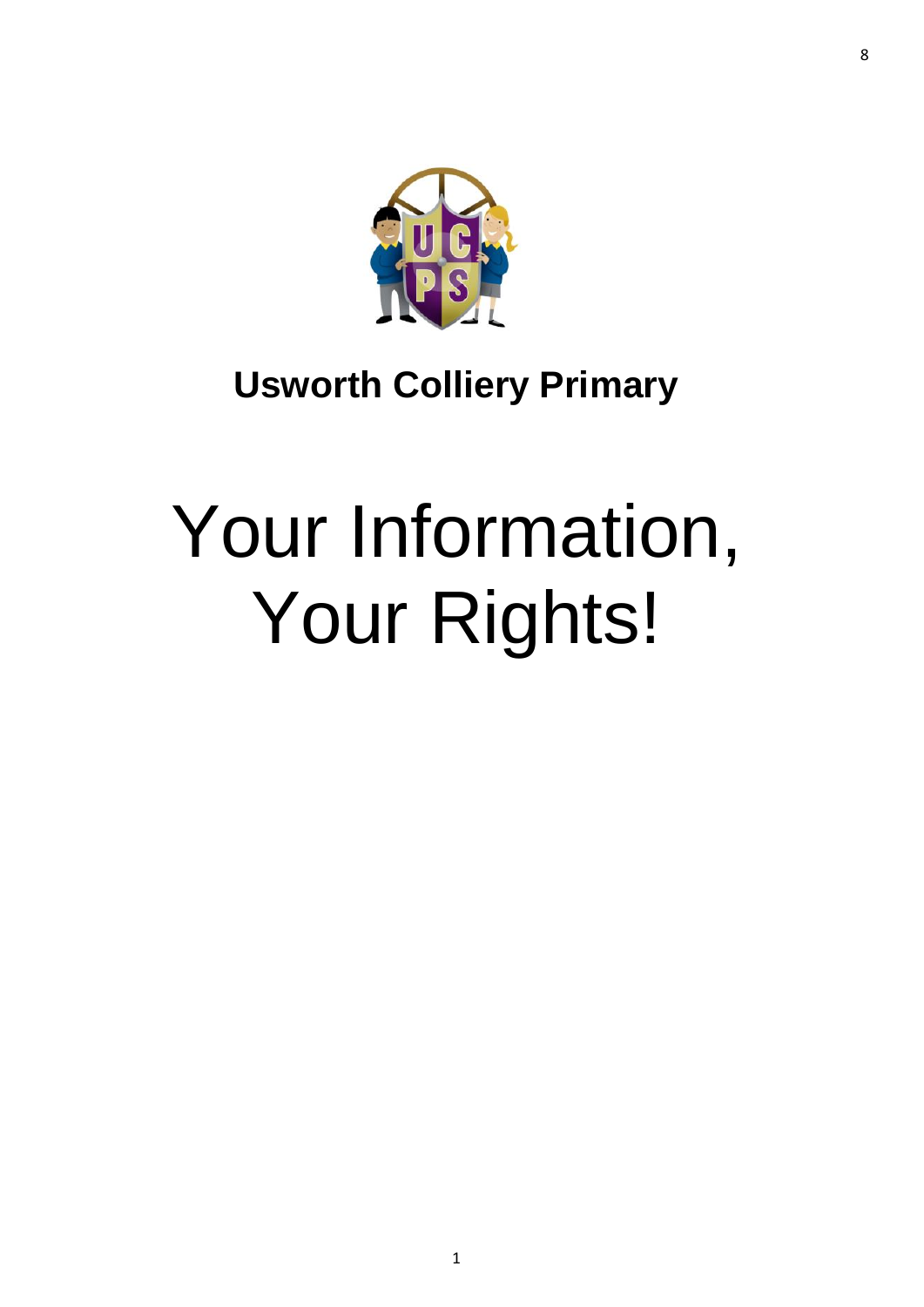#### **Introduction**

As a school we may use (process) your and your child's information (personal data) for all sorts of different reasons, for example, to register your child at the school/academy, to contact you in an emergency, to provide your child with an education, to provide you with access to online services and applications for example:

SeeSaw Pupil Asset Reading Plus Rockstar Timetables **Schoolgrid** 

'Personal data' means information that enables you to be identified, and includes the likes of your name, address, telephone number / email address, an identification number or an online identifier. It also includes certain types of 'sensitive personal data' about you and your child. This your racial or ethnic origin, religious or philosophical beliefs, details of your health, sex life or sexual orientation, and any biometric data that identifies you or your child.

'Processing' means everything we do with your personal data. This includes collecting your personal information, using it, storing it, organising it, deleting it, and sharing it with others.

Whenever we process your personal data we must do so lawfully, fairly and in a transparent manner to comply with our responsibilities and legal obligations under the General Data Protection Regulations ('GDPR') and Data Protection Act 2018.

This guide informs you of your rights under the GDPR and the Data Protection Act 2018.

If you would like to exercise any of your rights, have any questions or would like a copy of this information in a different format, for example, presented by icons, in large type, Braille or on audio CD, please contact the school's Data Protection Officer:

Data Protection Officer Jessica O'Hara (ADNS Group)

5 Eggleston Court, Riverside Park

Middlesbrough, TS21RU

Tel no:03003033793

Email: [compliance@adnsgroup.com](mailto:compliance@adnsgroup.com)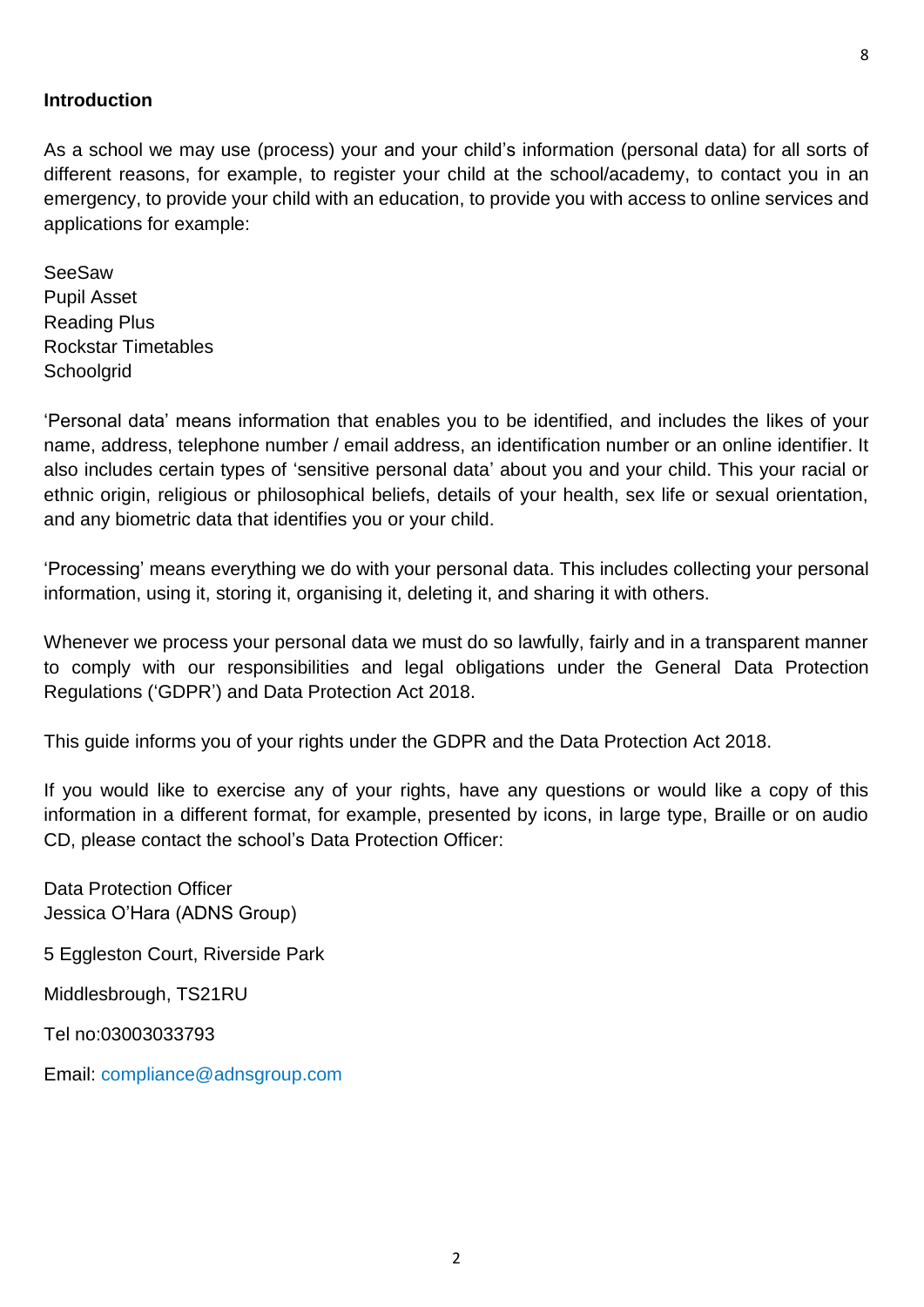#### **Right to be informed (what we must tell you)**

#### *When we collect personal data from you* at the time we collect it, we will

- 1. Provide you with our contact details.
- 2. Provide you with the contact details of our Data Protection Officer.
- 3. Tell you what we will do with your personal data, including sharing it with third parties and the legal basis for the processing. We do this by way of a privacy notice. In the unlikely event we need to transfer your personal data to a country that is not covered by the GDPR, we will let you know whether or not the European Commission has made a decision regarding the adequacy of that country's data protection practices. In the unlikely event we need to transfer your personal data to an international organisation we will provide you with details of the safeguards that have been put in place to keep your personal data secure.
- 4. Tell you how long we will keep your personal data and what your rights are in relation to that data. These may include the right to have any errors in your personal data corrected, the right to have your personal data erased, the right to stop us processing your personal data and the right to object to us processing your personal data. Please note not all of these rights apply in all situations. We will provide you with specific information on which rights apply at the point we collect your personal data.
- 5. Inform you of any automated decision making, including profiling and what the consequences of that decision might be. We will also provide you with the contact details of a person who you can contact for an explanation of the decision. You will be able to inform that person of your point of view and ask them to revisit the decision considering what you have told them.

Where we have asked for your consent to process your personal data, we will also provide you with information on your right to withdraw consent at any time. We will tell you if providing your personal data is a statutory or contractual requirement and where you are obliged to provide your personal data. We will also tell you of the consequences of you not providing the data.

If we would like to process your personal data for a reason other than that for which we collected it, we will contact you before doing so. We will also provide you with any further information necessary to ensure the way we process your personal data is fair and transparent and inform you of your right to make a complaint to the Information Commissioner's Office (ICO). We will usually provide this information in writing. This is known as a privacy notice. We may provide this information in combination with standardised icons in order to give a clear visual overview of the intended processing. In cases where you have already received this information, we may not provide it to you.

*When we have received your personal data from someone other you…*in addition to the above information, we will let you know the categories of personal data, for example, whether we have received your name, an identification number, location data, an online identifier or information about your physical, physiological, genetic, mental, economic, cultural or social identity. We will also tell you who provided us with the information, including whether it came from a publicly accessible source.

We will provide this information to you in a reasonable period depending on the circumstances of the case and in all cases at the latest within one month of the date we received your personal data. If we intend to use your personal data to contact you we will provide this information at the point of first contact, at the latest. If we intend to disclose the information to a third party, we will provide this information at the point we first disclose your personal data, at the latest.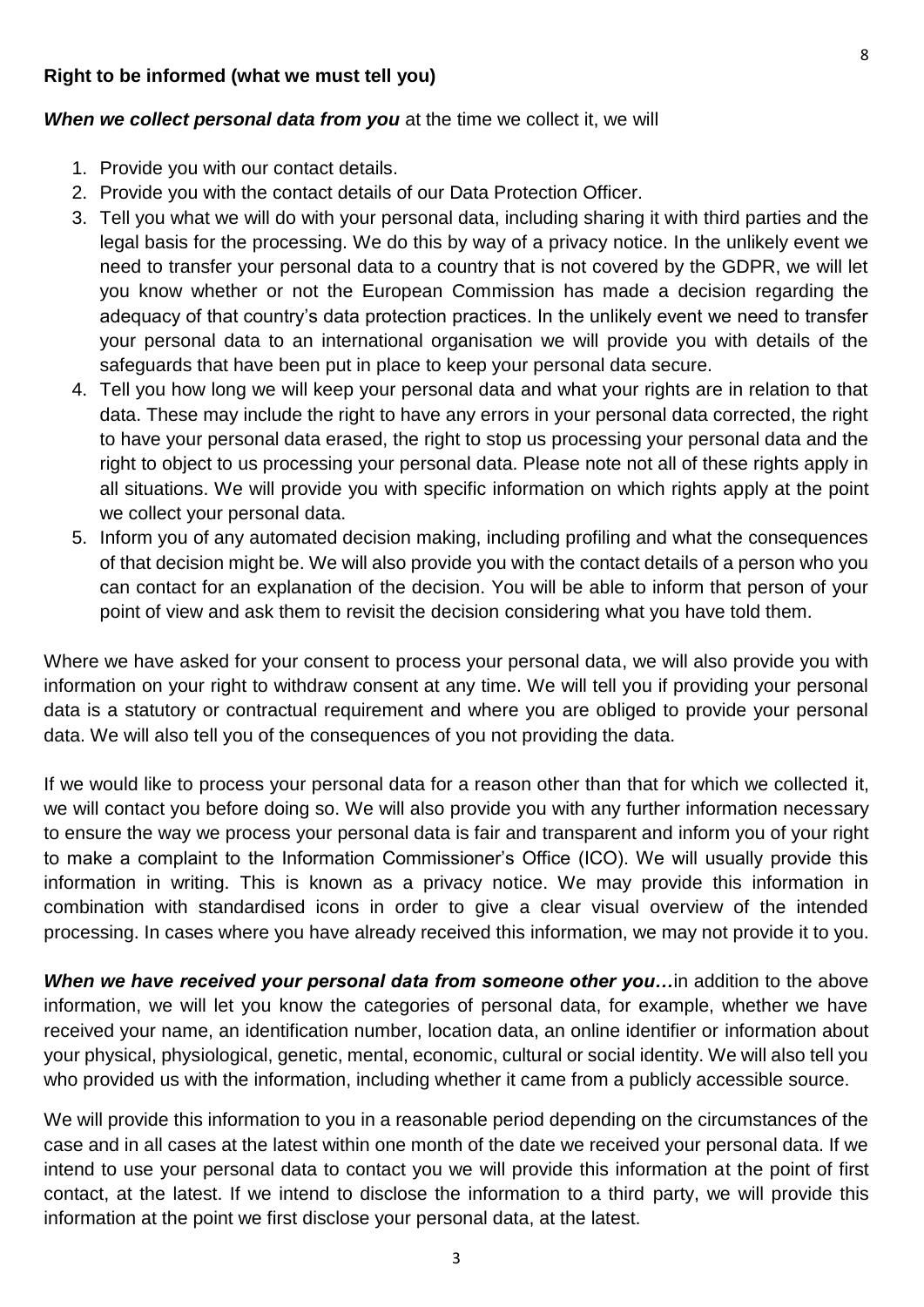There may be some circumstances in which we would not provide you with this information i.e. where providing this information proves impossible or would involve disproportionate effort, where obtaining or disclosing your information is laid down in law or where the personal data must remain confidential subject to an obligation of professional secrecy regulated by law, including a statutory obligation of secrecy.

Wherever we received your personal data from, the GDPR allows us to use it for archiving in the public interest, for scientific or historical research or for statistical purposes. You do, however, have the right to object to such processing. If we do use your personal data for any of these reasons, we must keep it safe in accordance with the GDPR and the Data Protection Act 2018.

### **Right of access (to your personal data)**

You can request a copy of your personal data by writing to Mrs Paula Thomson (School Business Manager).

The purpose of being able to access your personal data is so you can be aware of, and verify, the lawfulness of the processing.

On making a request we will need to confirm your identity and whether we hold your personal data. Where we do hold your personal data, we will usually provide you with a copy. Where we hold a lot of information about you, we may ask you to specify what information you would like us to provide. In addition to providing, you with a copy of your personal data we will provide the following information:

- 1. The purposes of the processing.
- 2. The categories of personal data;
- 3. Who we have or will disclose your personal data to, in particular recipients in countries not covered by the GDPR or international organisations;
- 4. How long we will store your personal data for;
- 5. Whether you have the right to request your personal data be corrected if it is inaccurate;
- 6. Whether you have the right to request your personal data be erased;
- 7. Whether you have the right to request that we stop processing your data or to object to us processing your personal data;
- 8. Your right to make a complaint to the ICO;
- 9. Where we received your personal data from, if we did not receive it from you;
- 10.The existence of automated decision-making, including profiling, along with some meaningful information about the logic involved and the significance and possible consequences of such processing;
- 11.In the unlikely event we have transferred your personal data to a country that is not covered by the GDPR, we will let you know whether or not the European Commission has made a decision regarding the adequacy of that country's data protection practices. Where the European Commission has not made a decision regarding the adequacy of that countries data protection practices, we will provide you with details of the safeguards that have been put in place to keep your personal data secure; and
- 12.In the unlikely event we have transferred your personal data to an international organisation, we will provide you with details of the safeguards that have been put in place to keep your personal data secure.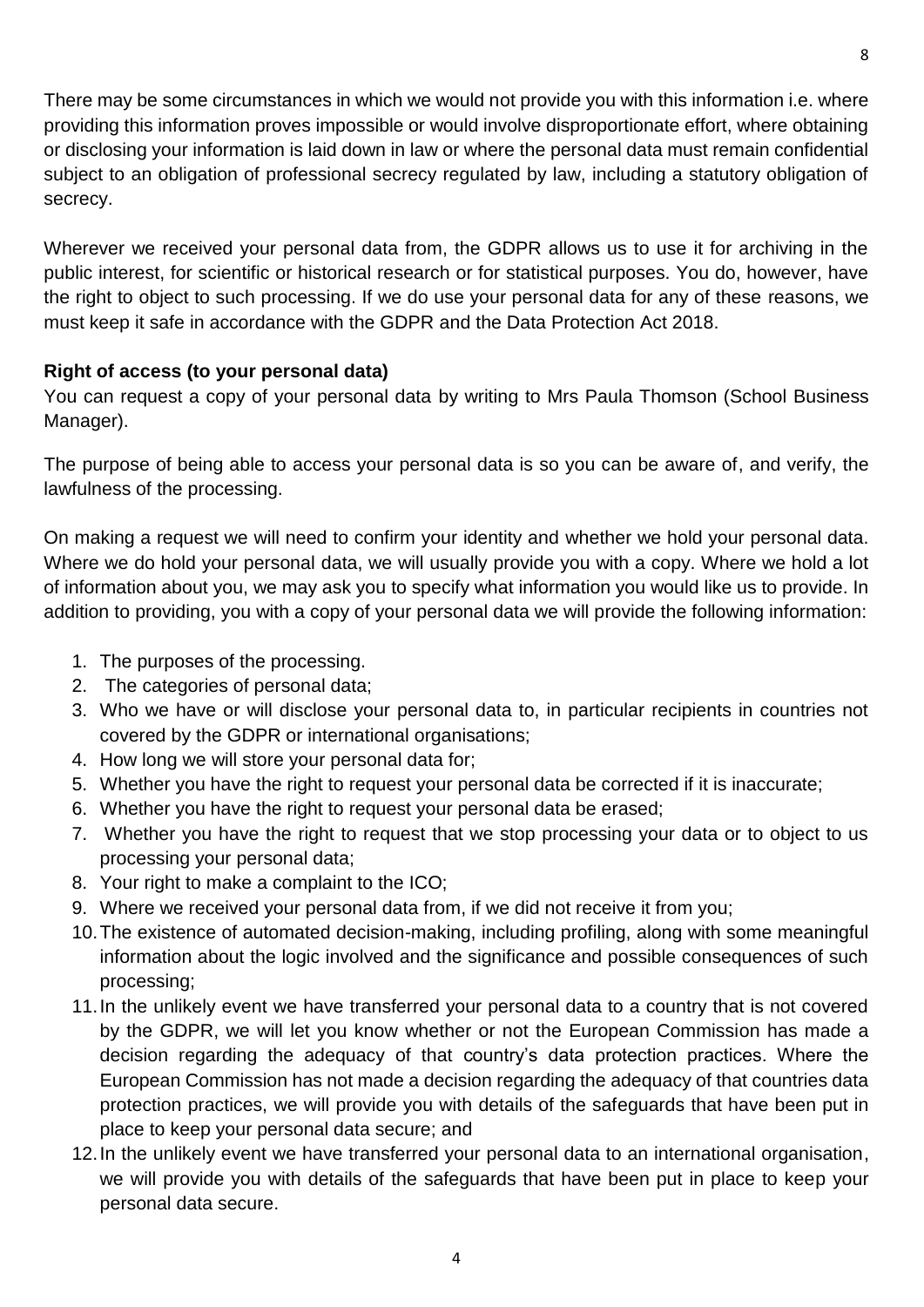We may not be able to provide you with a copy of your personal data where doing so would adversely affect the right and freedoms of others. For further information about your right of access, please contact out Data Protection Officer.

## **Right to rectification**

If we hold inaccurate personal data about you, you have the right to have it corrected.

Where we have corrected your personal data we will notify any third parties we have disclosed the inaccurate data to unless it would be impossible or involve disproportionate effort. We will let you know who those third parties are on request.

Please note, we do not have to change data just because you disagree with it, if that was the opinion of a professional at the time. But we are required to add a file note saying what you dispute.

# **Right to erasure ('right to be forgotten')**

There are certain circumstances in which you have a right to have your personal data erased and certain circumstances in which you do not. This right applies where:

- 1. It is no longer necessary for us to hold your personal data for the purposes we collected it;
- 2. Where our processing of your personal data was solely based on your consent and you have withdrawn that consent;
- 3. Where you object to the processing and there are no overriding legitimate grounds for the processing;
- 4. Where you object to the processing of your data for direct marketing purposes;
- 5. We have processed your personal data unlawfully;
- 6. We have to erase your personal data to comply with a legal obligation; or
- 7. We have collected a child's personal data in relation to the offer of information society (online) services.

Where we have disclosed the personal data to third parties we will inform them unless it would be impossible or involve disproportionate effort. We will let you know who those third parties are on request.

Please note: This right does not apply where we need to process your personal data:

- 1. To comply with a legal obligation;
- 2. For the performance of a task in the public interest or in the exercise of official authority;
- 3. For public health reasons in the public interest;
- 4. For archiving purposes in the public interest, scientific or historical research or statistical purposes, where erasing the data would make it impossible or seriously affect our ability to achieve the aims of the processing; or
- 5. To take legal action or defend legal claims.

### **Right to restriction of processing**

In certain circumstances you have the right to stop us from further processing your personal data. This right applies where:

1. You challenge the accuracy of the personal data. In such cases we will stop processing your personal data until we have confirmed it is accurate;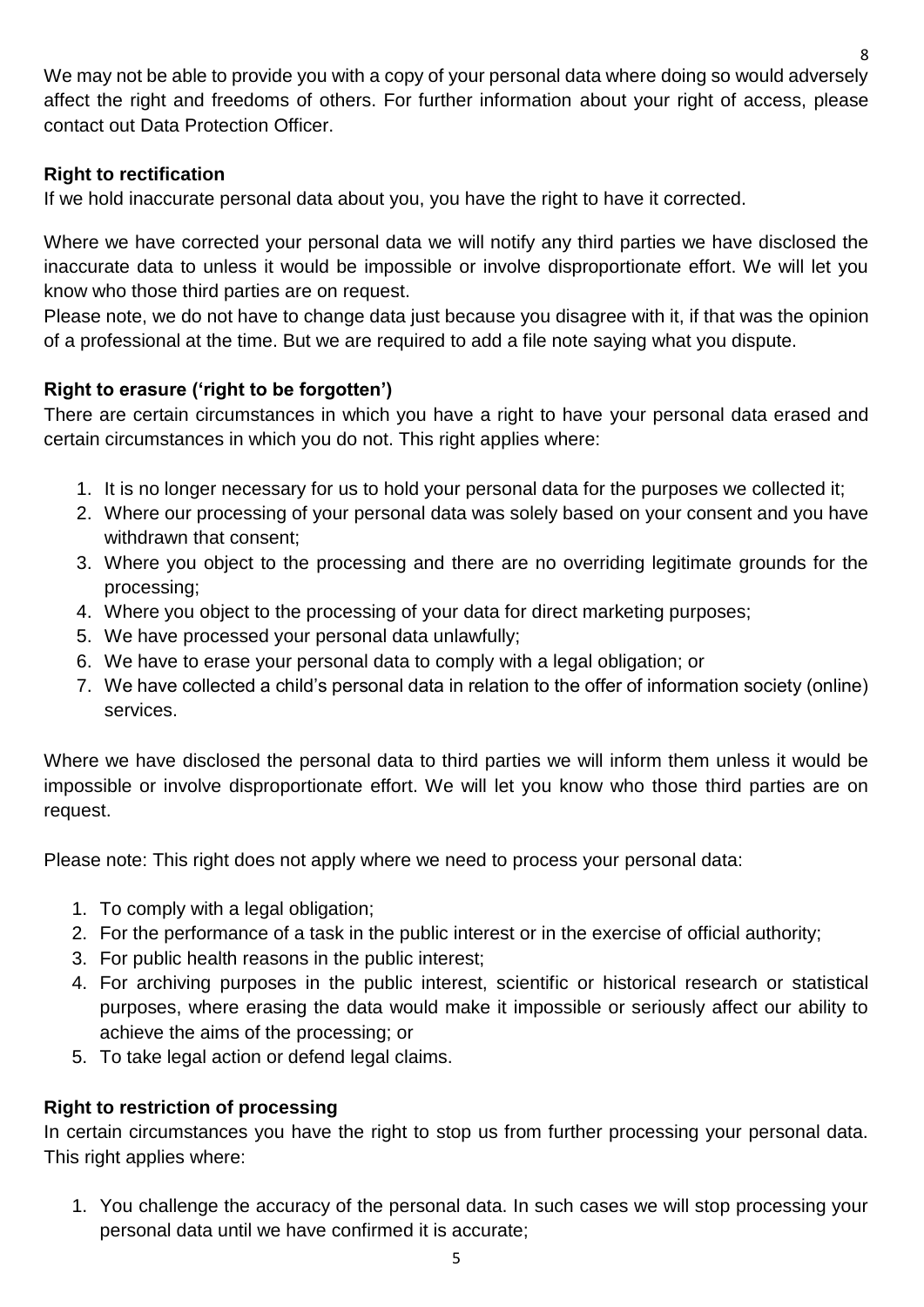- 3. Where we no longer need the data and intend to delete it, but you ask us to keep it for the establishment, exercise or defence of a legal claim; or
- 4. Where you have objected to the processing of your data and are awaiting a decision on whether the legitimate grounds we have claimed for the processing override yours.

Where we have disclosed the personal data to third parties we will inform them unless it would be impossible or involve disproportionate effort. We will let you know who those third parties are on request.

With the exception of storing your personal data if we have agreed to restrict processing we will only process the data with your consent or for the establishment, exercise or defence of legal claims or for the protection of the rights of another person or for reasons of important public interest or UK law.

We will inform you inform you before the restriction of the processing is lifted.

# **Right to data portability**

The right to data portability enables you get a copy of your personal data in a commonly used machine readable format for your own use, for example, to transfer to another service provider or organisation. Where technically possible you have the right to have the data transferred directly to another service provider or organisation. This right applies in cases where you have provided the personal data, the processing is based on your consent and carried out by automated means.

### **Right to object**

You have the right to object to the processing of your data in relation to a task we are undertaking in the public interest or in the exercise of official authority. Where you do object we will stop processing your data unless we are able to demonstrate compelling legitimate grounds for the processing which override your interests, rights and freedoms or we need to process the information to establish, exercise or defend a legal claim.

You have the right to object to the processing of your personal data for direct marketing, including profiling relating to direct marketing. Where you object to processing on this basis we will stop processing your personal data immediately.

You also have the right to object to the use of your personal data for scientific or historical research or statistical purposes on grounds, unless the processing is necessary for the performance of a task undertaken in the public interest.

# **Right not to be subject to automated decision making**

This right provides a safeguard against a potentially damaging automated decision, including profiling, being made about you without human intervention; in cases where the decision produces a legal of similarly significant effect. We will notify you of any automated decision making of this nature. We will also provide you with the contact details of a person who you can contact for an explanation of the decision. You will be able to inform that person of your point of view and ask them to revisit the decision in light of what you have told them. This right does not apply if the decision is necessary for entering into or the performance of a contract, is authorised by law or you have consented to the decision being made by automated means.